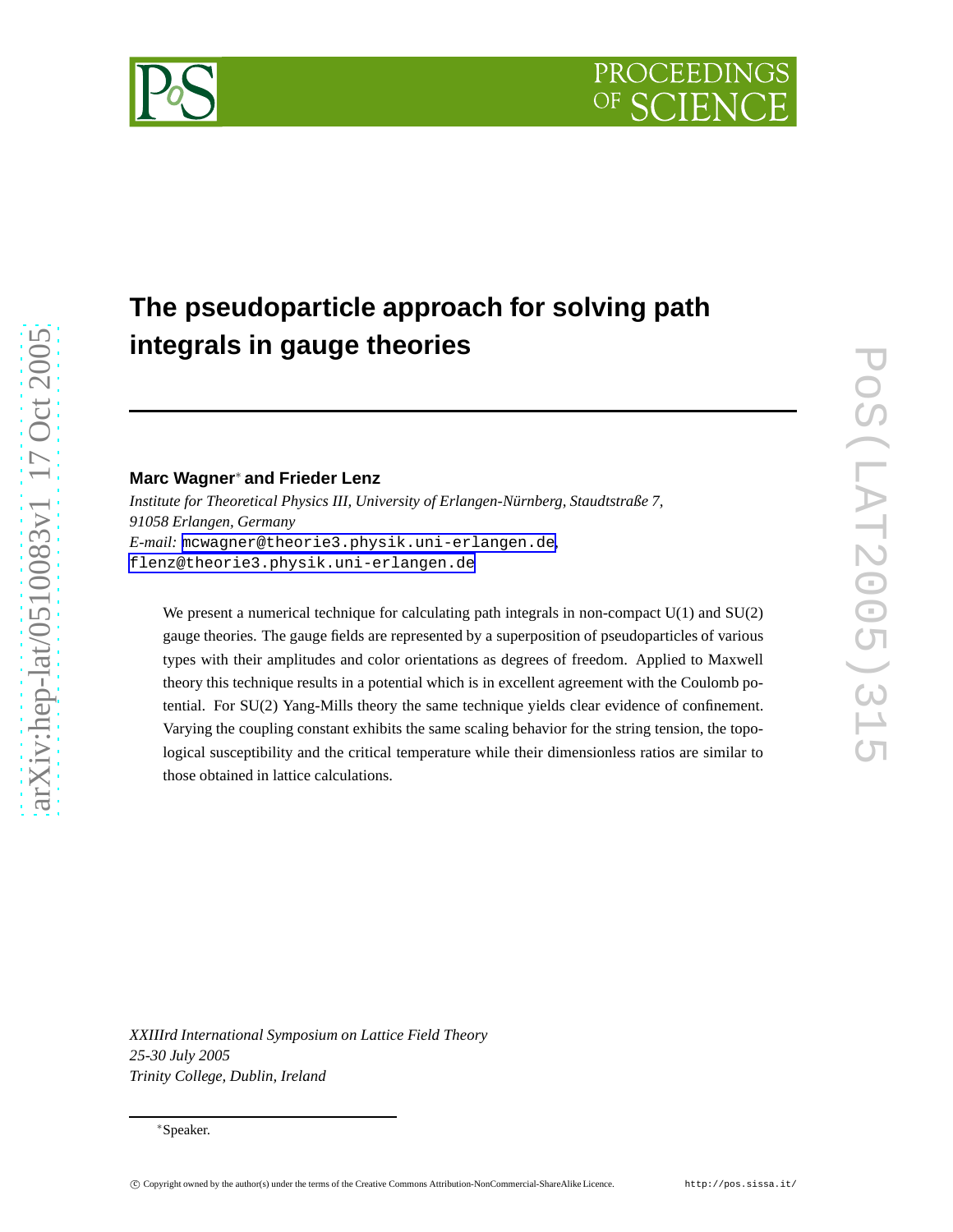#### **1. Introduction and basic principle**

In this work we present a numerical method for calculating path integrals in Euclidean spacetime. We apply this method which we call pseudoparticle approach to  $U(1)$  and  $SU(2)$  gauge theories. It is a natural generalization of an idea that was successfully used to show the confining properties of ensembles of merons and regular gauge instantons [[1](#page-5-0), [2\]](#page-5-0).

In the following we explain the basic principle by concentrating on the case of  $SU(2)$  Yang-Mills theory<sup>1</sup>. We perform Monte-Carlo calculations of  $SU(2)$  path integrals

$$
\left\langle \mathcal{O} \right\rangle = \frac{1}{Z} \int DA \, \mathcal{O}[A] e^{-S[A]} \tag{1.1}
$$

$$
S[A] = \frac{1}{4g^2} \int d^4x F^a_{\mu\nu}(x) F^a_{\mu\nu}(x)
$$
\n(1.2)

$$
F_{\mu\nu}^a(x) = \partial_\mu A_\nu^a(x) - \partial_\nu A_\mu^a(x) + \varepsilon^{abc} A_\mu^b(x) A_\nu^c(x)
$$
\n(1.3)

by representing the gauge field  $A^a_\mu$  by a linear superposition of a fixed number N of pseudoparticles:

$$
A_{\mu}^{a}(x) = \sum_{i=1}^{N} \rho^{ab}(i) a_{\mu}^{b}(x - z(i)).
$$
 (1.4)

By a pseudoparticle we denote a field configuration  $\rho^{ab}(i)a^b_\mu(x_\mu - z_\mu(i))$  which has localized action, energy and topological charge  $(\rho^{ab}(i))$ : amplitudes and color orientations;  $z_{\mu}(i)$ : positions). A common example is the regular gauge instanton,  $a^b_\mu(x) = 2\eta^b_{\mu\nu}x_\nu/(x^2 + \lambda^2)$ . The integration over all gauge fields is replaced by a finite dimensional integral over the amplitudes and color orientations of the pseudoparticles and can be computed by Metropolis sampling:

$$
\int DA \dots \to \int \prod_{i=1}^{N} d\rho(i) \dots \tag{1.5}
$$

For certain classes of pseudoparticles it can be shown that in the "continuum limit" (the limit of infinitely many pseudoparticles) every gauge field can be expanded as in (1.4) [[3](#page-5-0)]. That is in this limit the pseudoparticle approach is equivalent to the "full" SU(2) Yang-Mills theory. Therefore we expect to get a good approximation of SU(2) Yang-Mills theory even when using a finite number of properly chosen pseudoparticles ( $\approx$  400 for the results in the following sections).

In our calculations Euclidean spacetime is restricted to a four-dimensional hypersphere. Inside the hypersphere the positions of the pseudoparticles are chosen randomly. Observables are measured sufficiently far away from the border.

#### **2. Maxwell theory**

To check our method we applied it to Maxwell theory. We used Gaussian localized pseudoparticles

$$
a_{\mu}^{a}(x) = \eta_{\mu\nu}^{a} x_{\nu} e^{-x^{2}/(2\lambda^{2})}
$$
 (2.1)

<sup>&</sup>lt;sup>1</sup>The corresponding formulas for the U(1) case are very similar. Most of them arise by dropping color indices.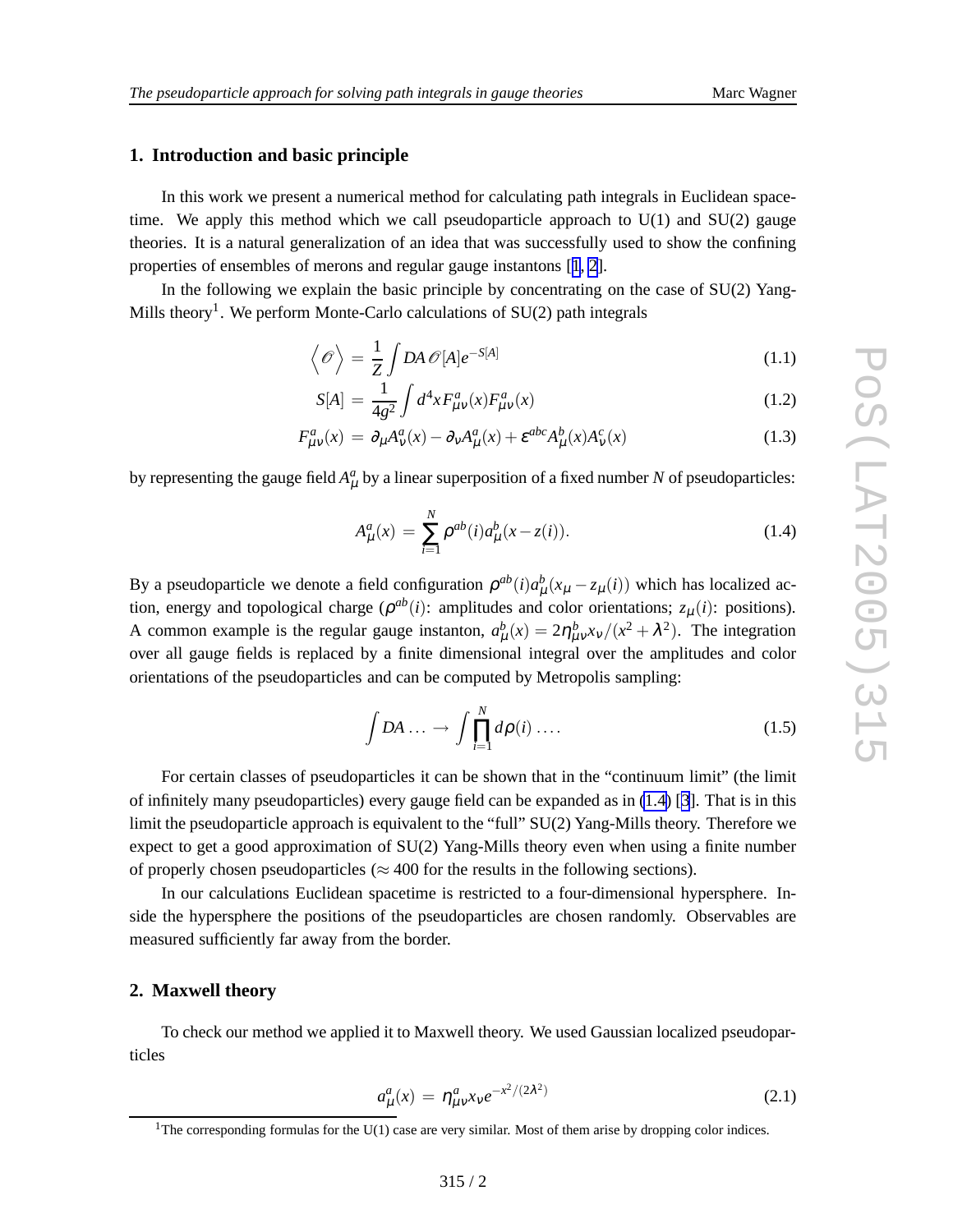and antipseudoparticles

$$
\bar{a}^a_\mu(x) = \bar{\eta}^a_{\mu\nu} x_\nu e^{-x^2/(2\lambda^2)} \tag{2.2}
$$

(2.3)

which form a basis of all transverse gauge fields in the continuum limit:

$$
A_{\mu}(x) = \sum_{i} \rho^{a}(i) a_{\mu}^{a}(x - z(i)) + \sum_{j} \bar{\rho}^{a}(j) \bar{a}_{\mu}^{a}(x - z(j))
$$
\n(2.4)

 $(\eta^a_{\mu\nu} = \varepsilon_{a\mu\nu} + \delta_{a\mu}\delta_{0\nu} - \delta_{a\nu}\delta_{0\mu}$  and  $\bar{\eta}^a_{\mu\nu} = \varepsilon_{a\mu\nu} - \delta_{a\mu}\delta_{0\nu} + \delta_{a\nu}\delta_{0\mu}$  are the t'Hooft- and anti-t'Hooftsymbol). There is no need to include longitudinal gauge fields because these fields neither appear in the field strength nor in the action. The integration over all gauge fields is replaced by an integration over the amplitudes of the pseudoparticles:

$$
\int DA \dots = \int \left(\prod_{i,a} d\rho^a(i)\right) \left(\prod_{j,a} d\bar{\rho}^a(j)\right) \dots \tag{2.5}
$$

We placed 250 pseudoparticles and 250 antipseudoparticles in a spacetime hypersphere of volume 500.0. The average number density per unit volume in this ensemble is  $n = 1.0$  and the average distance between neighboring pseudoparticles is  $\bar{d} = n^{-1/4} = 1.0$ . To be able to cover the whole spacetime hypersphere with pseudoparticles and to resolve as many ultraviolet details as possible the size of the pseudoparticles was set to  $\lambda = \bar{d} = 1.0$ .

The potential between two static quarks has been obtained by calculating rectangular Wilson loops and using a method [\[4\]](#page-5-0) which is based on the well known formula

$$
V_{q\bar{q}}(R)T + C \approx -\ln\left\langle W_{(R,T)}\right\rangle. \tag{2.6}
$$

The numerical results and the analytically known Coulomb potential  $V_{q\bar{q}}(R) = -e^2/4\pi R$  are plotted in Figure 1. For distances  $R \gtrsim \lambda = \bar{d}$  they are in excellent agreement ( $\lambda = \bar{d}$  determines the minimal size of the field fluctuations; it therefore acts as an ultraviolet cutoff and hence has a similar role as the lattice spacing in lattice calculations).



**Figure 1:** Comparison of the potential of two static charges  $\pm e$  as a function of their distance obtained with the pseudoparticle approach (red points with errorbars) and the Coulomb potential  $V_{q\bar{q}}(R) = -e^2/4\pi R$ (green curve).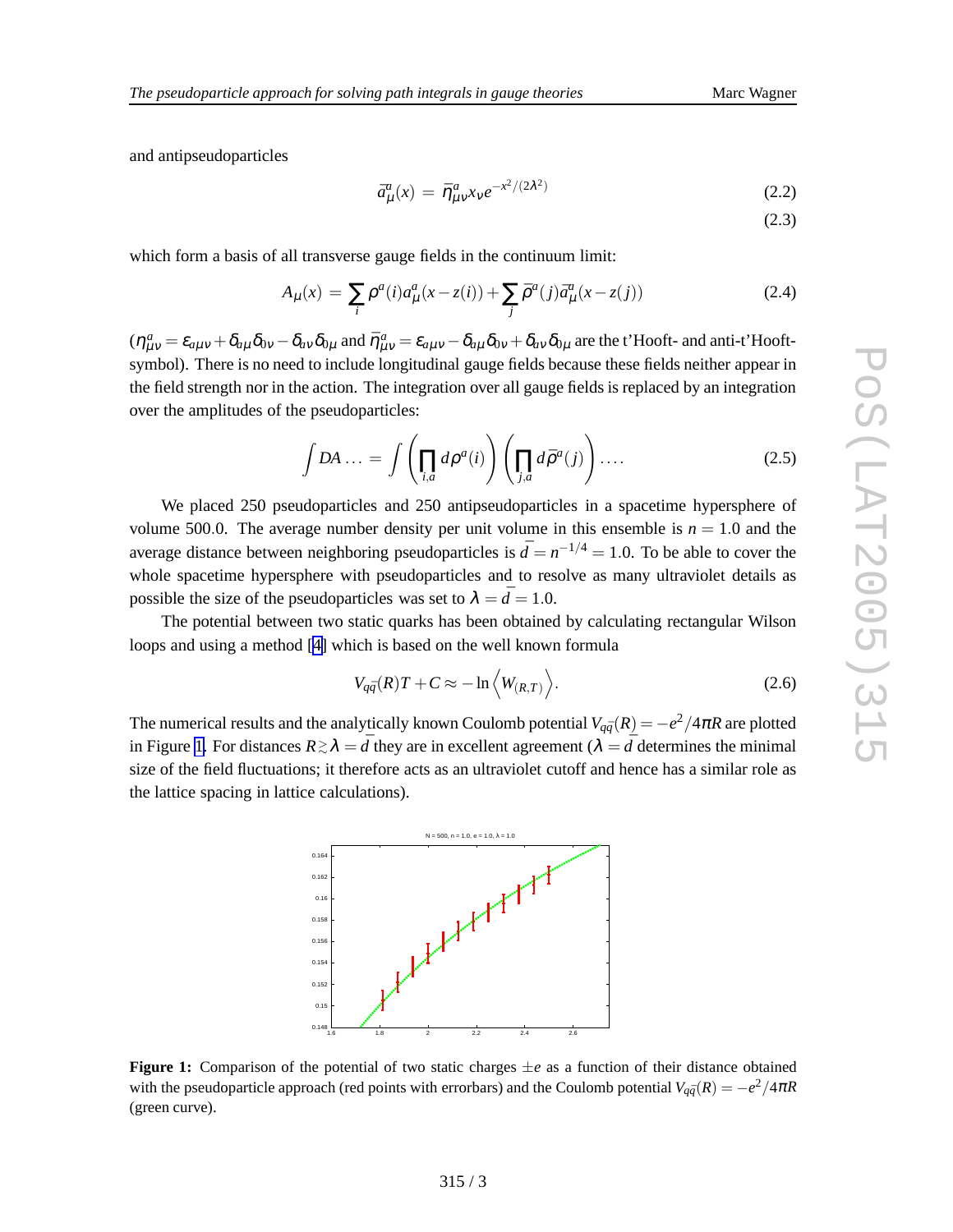## <span id="page-3-0"></span>**3. SU(2) Yang-Mills theory**

For SU(2) Yang-Mills theory we used 1 / *r*-decreasing pseudoparticles because it has already been shown that pseudoparticles with long range interactions are a good choice of parameterizing the Yang-Mills path integral [\[1, 2\]](#page-5-0). We used three types of pseudoparticles:

$$
a_{\mu}^{a}(x) = \eta_{\mu\nu}^{a} \frac{x_{\nu}}{x^{2} + \lambda^{2}} \quad \text{("instanton")} \tag{3.1}
$$

$$
\bar{a}^{a}_{\mu}(x) = \bar{\eta}^{a}_{\mu\nu} \frac{x_{\nu}}{x^{2} + \lambda^{2}} \quad \text{(``antiinstanton'')}\tag{3.2}
$$

$$
\hat{a}^a_\mu(x) = \delta^{a1} \frac{x_\mu}{x^2 + \lambda^2} \quad \text{(akyron)}.
$$
\n(3.3)

 $(3.1)$  and  $(3.2)$  are similar to an instanton and an antiinstanton and the akyron<sup>2</sup>  $(3.3)$  is needed to get a complete set of functions in the continuum limit. As before the gauge field is a sum over pseudoparticles

$$
A_{\mu}^{a}(x) = \sum_{i} \rho^{ab}(i) a_{\mu}^{b}(x - z(i)) + \sum_{j} \bar{\rho}^{ab}(j) \bar{a}_{\mu}^{b}(x - z(j)) + \sum_{k} \hat{\rho}^{ab}(k) \hat{a}_{\mu}^{b}(x - z(k)) \tag{3.4}
$$

where  $\rho^{ab}(i)$  is the product of the amplitude  $\alpha(i)$  and the color orientation  $u^{ab}(i)$  of the *i*-th pseudoparticle, i. e.  $\rho^{ab}(i) = \alpha(i)u^{ab}(i)$ . The color orientations are restricted by

$$
u^{ab}(i) = \delta^{ab} (h_0(i)^2 - \mathbf{h}(i)^2) + 2h_a(i)h_b(i) + 2\varepsilon^{abc}h_0(i)h_c(i)
$$
 (3.5)

with  $h_0(i)^2 + h(i)^2 = 1$ . Analogous formulas hold for  $\bar{\rho}^{ab}$  and  $\hat{\rho}^{ab}$ . The integration over all gauge fields is replaced by an integration over the amplitudes and color orientations of the pseudoparticles:

$$
\int DA \dots = \int \left(\prod_i d\alpha(i) dh(i)\right) \left(\prod_j d\bar{\alpha}(j) d\bar{h}(j)\right) \left(\prod_k d\hat{\alpha}(k) d\hat{h}(k)\right) \dots \qquad (3.6)
$$

 $(dh(i), d\bar{h}(j))$  and  $d\hat{h}(k)$  are invariant integration measures on  $S^3$ ).

A crucial check of the pseudoparticle approach is to verify whether there is confinement or not. For that reason we calculated the expectation values of rectangular Wilson loops  $\langle W_{(R,T)} \rangle$ with a fixed ratio of sides  $R/T = 1/2$ . We used 400 pseudoparticles (ratio between "instantons", "antiinstantons" and akyrons  $3:3:2$ ) with a number density per unit volume of  $n = 1.0$  and a size of  $\lambda = 0.5$ . The results for different coupling constants are plotted in Figure [2a](#page-4-0). The fact that there is an area law for large Wilson loops is a clear indication of confinement. We got numerical values for the string tension  $\sigma$  by fitting an area perimeter function

$$
-\ln\left\langle W_{(R,T)}\right\rangle \approx a + b(R+T) + \sigma RT \tag{3.7}
$$

in the usual way.

The pseudoparticle approach offers the possibility to characterize the importance of certain field configurations with regard to confinement. For instance we can turn off the instanton-like

<sup>&</sup>lt;sup>2</sup> Ancient Greek:  $akyros = pure gauge$  (literally "without effect").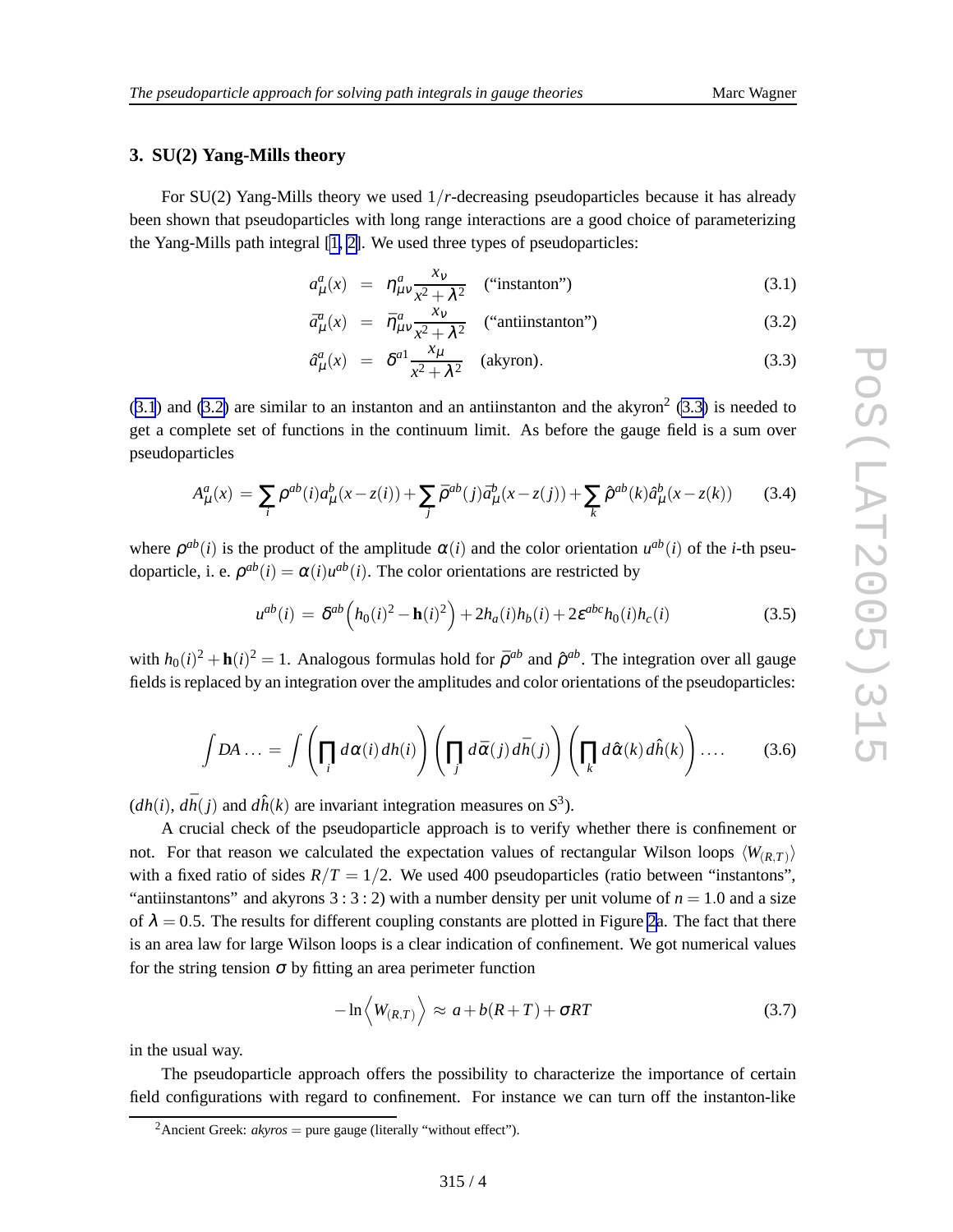<span id="page-4-0"></span>

**Figure 2:** a) Negative logarithms of expectation values of rectangular Wilson loops  $-\ln \langle W \rangle$  as a function of their area. Different curves correspond to different coupling constants. **b)** Comparison of the "akyron ensemble" (green curve), the "full ensemble" (blue curve) and the "instanton ensemble" (grey curve).

field configurations (equations  $(3.1)$  $(3.1)$  $(3.1)$  and  $(3.2)$  $(3.2)$  $(3.2)$ ) or the akyrons (equation  $(3.3)$  $(3.3)$ ). Figure 2b shows that the "full ensemble" and the "instanton ensemble" both exhibit area laws while in the "akyron ensemble" the perimeter term is dominating. Performing area perimeter fits yields  $\sigma_{\text{akyron}} = 0.034$ ,  $\sigma_{\text{full}} = 0.318$  and  $\sigma_{\text{instanton}} = 0.549$ , that is  $\sigma_{\text{akyron}} : \sigma_{\text{full}} : \sigma_{\text{instanton}} \approx 1:9:16$ . This together with the fact that a superposition of akyrons has vanishing topological charge density everywhere supports the expectation that confinement and topological charge are closely related.

For a quantitative comparison with lattice results we calculated the topological susceptibility  $\chi = \langle Q^2 \rangle / V$ . Figure 3a shows the variation of the dimensionful quantities  $\chi^{1/4}$  and  $\sigma^{1/2}$  with the coupling constant g. By setting the string tension to the physical value  $\sigma = 4.2 / fm^2$  we can calculate the size of our spacetime hypersphere. For  $1.0 \le g \le 8.0$  the diameter ranges between 0.51 fm and 2.91 fm. In contrast to dimensionful quantities the dimensionless ratio  $\chi^{1/4}/\sigma^{1/2}$  is nearly independent of the coupling constant (Figure 3b). Its value 0 .295 is in qualitative agreement with the lattice result  $\chi_{\text{lattile}}^{1/4}$  $\frac{1}{4}$ lattice  $\sigma_{\text{lattice}}^{1/2}$  $\frac{1}{2}$  lattice = 0.486  $\pm$  0.010 [[5](#page-5-0)].

We also calculated the critical temperature of the confinement deconfinement phase transition.



**Figure 3:** a) Dimensionful quantities  $\chi^{1/4}$  (green curve) and  $\sigma^{1/2}$  (blue curve) as functions of the coupling constant. **b**) Dimensionless ratio  $\chi^{1/4}/\sigma^{1/2}$  as a function of the coupling constant.